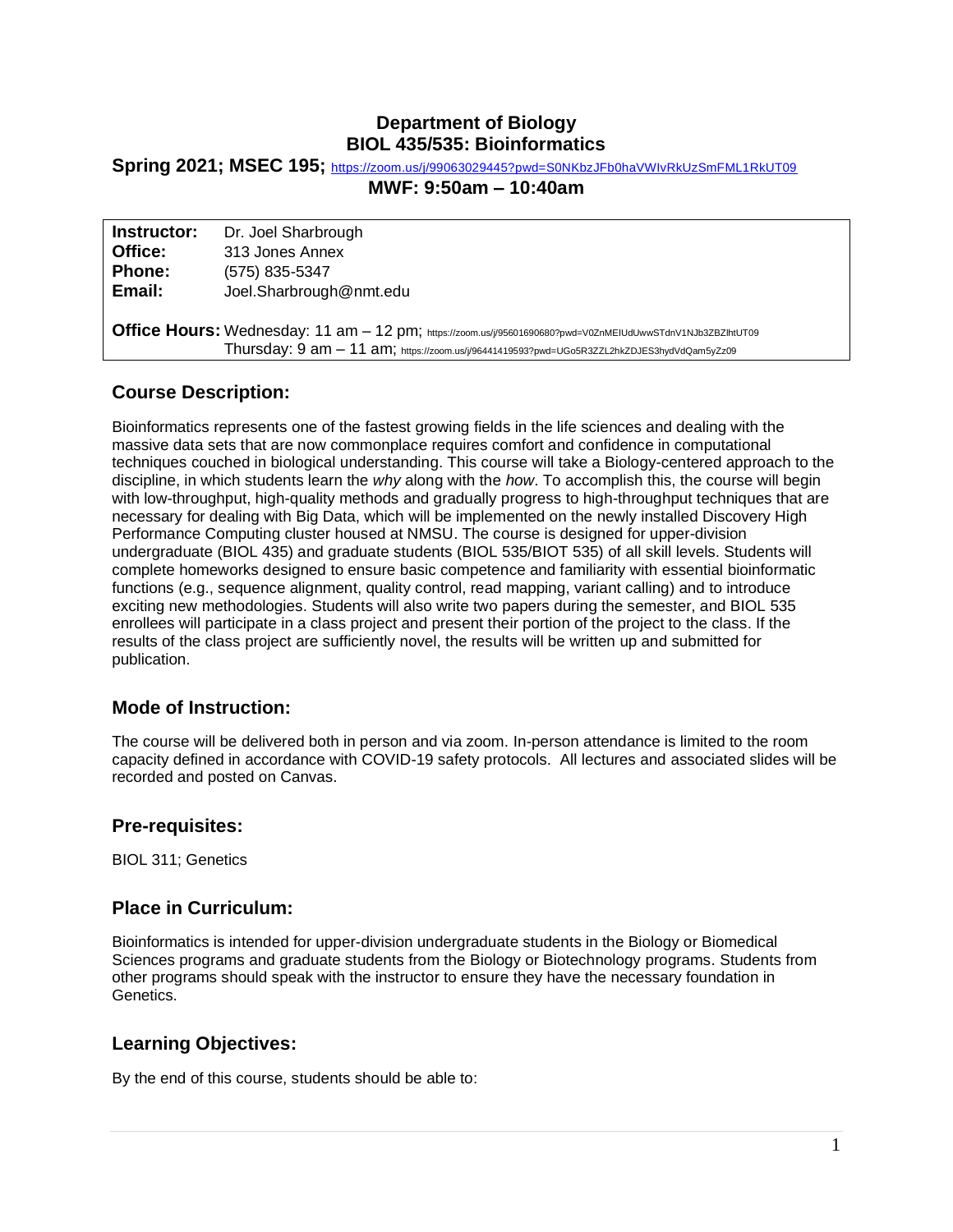- Understand the distinction between different types of homology (i.e., orthology and paralogy) and assess whether nucleotide and amino acid sequences are homologous
- Perform and evaluate the quality of multiple sequence alignments from nucleotide and amino acid sequence data
- Manage, manipulate, and assess quality of large datasets, especially including next-generationsequencing datasets
- Understand the problems and pitfalls associated with variant calling, as well as how to interpret genotype likelihoods
- Have the confidence to learn new and useful techniques that they may encounter in their bioinformatic exploits

### **Program learning outcomes:**

https://nmt.edu/academics/biology/undergrad.php

### **Grading:**

| <b>Item</b>                         | <b>BIOL 435</b> | <b>BIOL 535</b> |
|-------------------------------------|-----------------|-----------------|
| Participation                       | <b>20%</b>      | <b>20%</b>      |
| Homeworks (16)                      | 60%             | 50%             |
| Scientific Writing Assignments* (2) | <b>20%</b>      | 20%             |
| <b>Project Presentation**</b>       |                 | 10%             |

**\* – BIOL 435 enrollees will write a description of a proposed method to solve a biological question for the second writing assignment. BIOL 535 enrollees will complete a project report for their section of the class project.**

**\*\* – Only BIOL 535 enrollees will be required to give a 7-10 minute Project Presentation, which will focus on the results of their portion of the class project.**

#### Participation:

Participation includes attending classes, asking questions, contributing to group/class discussions, reading assigned papers, and providing answers to individual reading prompts.

#### Homeworks:

Homeworks will be due every Sunday by 11:59pm and submitted through Canvas. New assignments will be made available one (1) week in advance and will be announced to the class via Canvas and email. Difficulties interfacing with Canvas should be brought up with the instructor so that appropriate accommodations can be made.

#### Scientific Writing Assignments:

There will be two scientific writing assignments for both BIOL 435 and BIOL 535. The first assignment will be shared by both courses and will consist of a 4-5 page paper describing a popular bioinformatic application, the tools that are commonly employed to accomplish that application, and the scientific work that has relied upon them. The first writing assignment is due **at 11:59pm on SUNDAY, MARCH 14th , 2021** and will be submitted through Canvas.

The second writing assignment is due at **5 PM on Friday May 7th, 2021** and will be different across the two sections. For **BIOL 435**, students will write a 2-3 page methodological proposal for answering one of the biological questions provided by the instructor. The proposal should include a Background/Justification section, a Specific Aims section, a Research Plan section, and a Potential Pitfalls and Alternative Strategies section. Figures are not mandatory, but are encouraged. Students wishing to design a bioinformatic approach to a biological question of their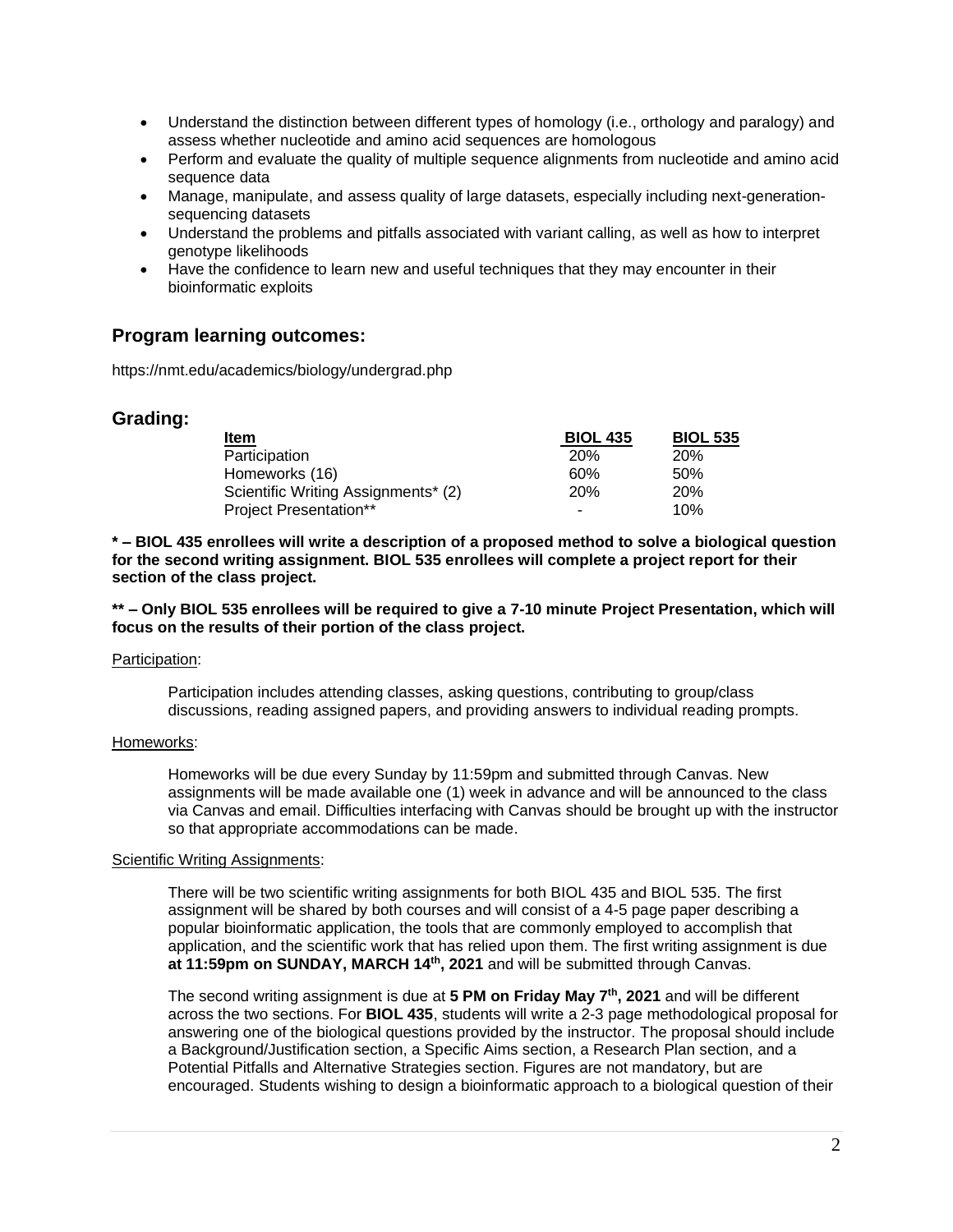own design must consult with the instructor by **5pm** on **Friday, April 16th, 2021.** An outline and/or first draft must be submitted via Canvas by **5pm on Friday April 23rd, 2021.**

Students enrolled in **BIOL 535** will complete a 2-3 page write up of their portion of the class project (see below). The write-up should include an Introduction, a Methods section, a Results section, and a Discussion/Conclusions section. Additionally, students must provide at least one Figure and Figure Legend displaying the results of their analyses. All methods and data files must be deposited on Canvas by **5pm on Friday April 23rd, 2021** to allow for verification by fellow classmates.

#### Project Presentation:

Students enrolled in **BIOL 535** will also present their portion of the class project in the final week of classes (**April 26-30th, 2021**). Presentations will be 7-10 minutes long as will follow the same general format as the second writing assignment.

#### Class project:

Students will together choose one of three class projects presented by the instructor. Specific roles in the project will be chosen by volunteer, and/or random assignment. Students will need to meet with the instructor during Office Hours to discuss the specific steps involved in their assigned project **no later than April 1st, 2021**. Because of the nature of Bioinformatic pipelines, some students will need to complete their portion of the project earlier in the semester than others, so students with prior experience in Bioinformatics/coding will be assigned to earlier portions of the project. If deadlines are not met, students will need to work with instructor to finish necessary steps so that other students can begin downstream aspects of the project.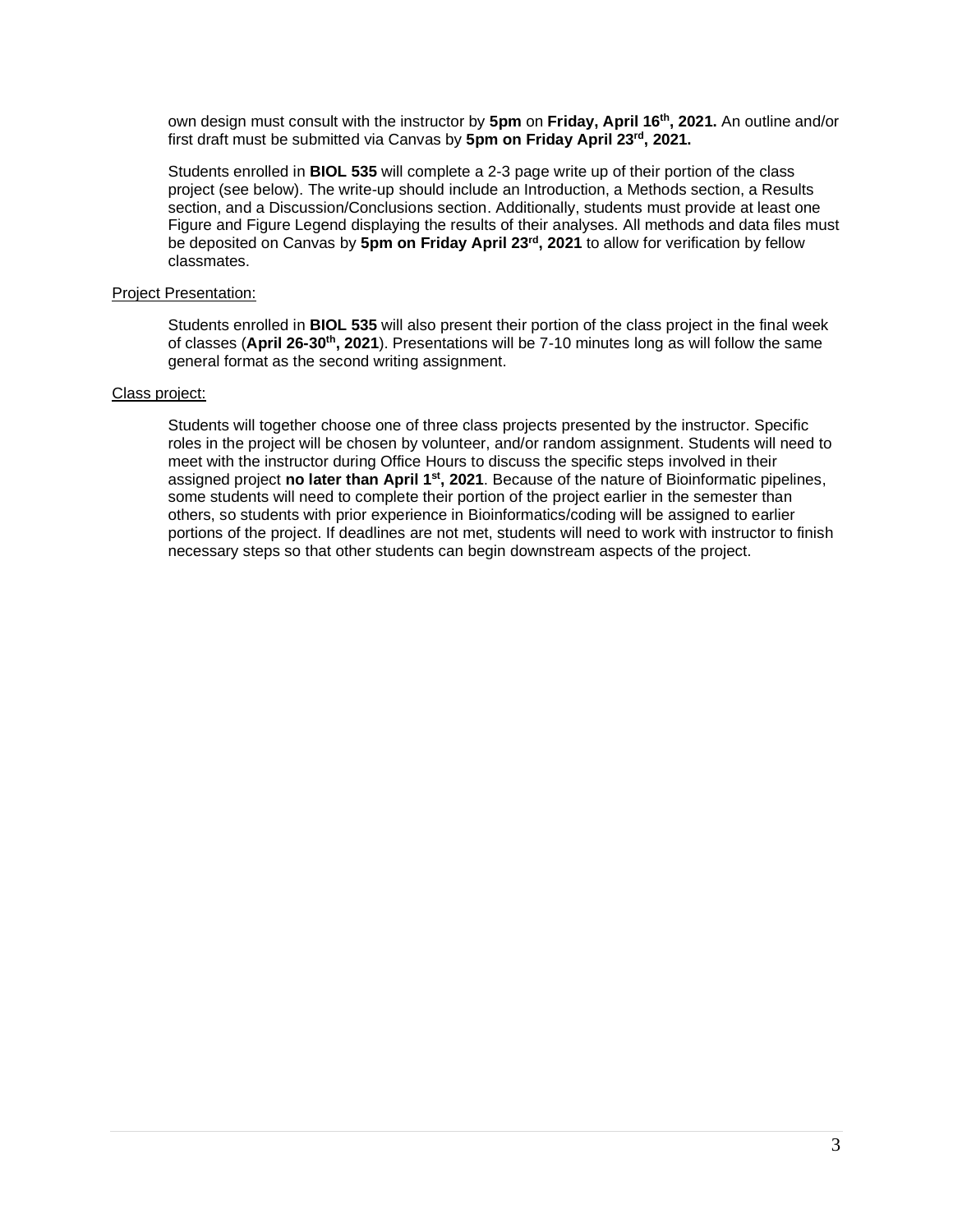# **Schedule:**

| Week           | Day        | <b>Topic</b>                                    | Reading                 | Homework                                 | <b>Notes</b>                                                 |
|----------------|------------|-------------------------------------------------|-------------------------|------------------------------------------|--------------------------------------------------------------|
| 1              | $W - 1/20$ | Homology                                        |                         |                                          |                                                              |
|                | $F - 1/22$ | <b>BLAST</b>                                    | Altschul et al., 1990   | <b>BLAST</b>                             |                                                              |
| 2              | $M - 1/25$ | Pairwise alignment                              | Needleman & Wunsch 1970 |                                          |                                                              |
|                | $W - 1/27$ | Multiple Sequence<br>Alignment                  | Smith & Waterman 1981   | Alignment                                |                                                              |
|                | $F - 1/29$ | <b>Bad Alignments</b>                           | Venkat et al., 2018     |                                          |                                                              |
|                | $M - 2/1$  | Gene Architecture                               |                         |                                          |                                                              |
| 3              | $W - 2/3$  | <b>Finding Genes/ Primer</b><br>Design          | ENCODE 2011             | Gene Models                              |                                                              |
|                | $F - 2/5$  | <b>Transposable Elements</b>                    | Doolittle 2013          |                                          |                                                              |
|                | $M - 2/8$  | <b>Mutations &amp; Substitutions</b>            |                         |                                          |                                                              |
| 4              | $W - 2/10$ | <b>SNPs</b>                                     | Amberger et al., 2015   | <b>SNPs</b>                              |                                                              |
|                | $F - 2/12$ | GWAS & Racism in<br>Genetics                    | Lee et al., 2018        |                                          |                                                              |
|                | $M - 2/15$ | Phylogenetics                                   | Baum et al., 2005       |                                          |                                                              |
| 5              | $W - 2/17$ | Maximum Likelihood vs.<br>Bayes                 | Felsenstein 1981        | <b>Tree Thinking</b>                     |                                                              |
|                | $F - 2/19$ | No Class, Academic Holiday                      |                         |                                          |                                                              |
|                | $M - 2/22$ | <b>Molecular Evolution</b>                      | <b>Yang 2007</b>        | Phylogenetics/<br>Population<br>Genetics |                                                              |
| 6              | $W - 2/24$ | <b>Population Genetics I</b>                    | Tajima 1989             |                                          |                                                              |
|                | $F - 2/26$ | <b>Population Genetics II</b>                   | Charlesworth 2009       |                                          |                                                              |
|                | $M - 3/1$  | Intro to Unix                                   |                         | Discovery On-<br>Boarding                |                                                              |
| $\overline{7}$ | $W - 3/3$  | <b>Parallelized Computing</b>                   |                         |                                          |                                                              |
|                | $F - 3/5$  | Data Management                                 | Bowman & Woo 2018       |                                          |                                                              |
|                | $M - 3/8$  | NCBI and Other Data<br>Repositories/ Project I  |                         | <b>NCBI SRA/</b><br>Rclone               |                                                              |
| 8              | $W - 3/10$ | GitHub/ Project II                              | ÷,                      |                                          | ** First writing assignment<br>due 3/14**                    |
|                | $F - 3/12$ | Rclone/ Project III                             |                         |                                          |                                                              |
|                | $M - 3/15$ | <b>Next-Generation</b><br>Sequencing Data       |                         | Burrows-                                 |                                                              |
| 9              | $W - 3/17$ | NGS Trimming, Filtering,<br>and Quality Control | Burrows & Wheeler 1994  | Wheeler<br>Transform/<br>Read Mapping    |                                                              |
|                | $F - 3/19$ | Short-Read Alignment I                          |                         |                                          |                                                              |
|                | $M - 3/22$ | Short-Read Alignment II                         |                         |                                          |                                                              |
| 10             | $W - 3/24$ | Principles of Variant<br>Calling                | McKenna et al., 2010    | Variant Calling                          |                                                              |
|                | $F - 3/26$ | Visualizing Variants with<br>IGV                |                         |                                          |                                                              |
| 11             | $M - 3/29$ | Genome and<br><b>Transcriptome Assembly</b>     |                         | Transcriptome                            | <b>BIOL 535 students need to</b><br>have met with instructor |
|                | $W - 3/31$ | RNASeq                                          | Haas et al., 2013       | Assembly                                 | by 4/1 to discuss class<br>project role                      |
|                | $F - 4/2$  | No Class, Academic Holiday                      |                         |                                          |                                                              |
| 12             | $M - 4/5$  | <b>Quantifying Gene</b><br>Expression           |                         |                                          |                                                              |
|                | $W - 4/7$  | Splice-Aware Mapping                            | Kim et al., 2019        | Gene<br>Expression                       |                                                              |
|                | $F - 4/9$  | Metagenomics                                    |                         |                                          |                                                              |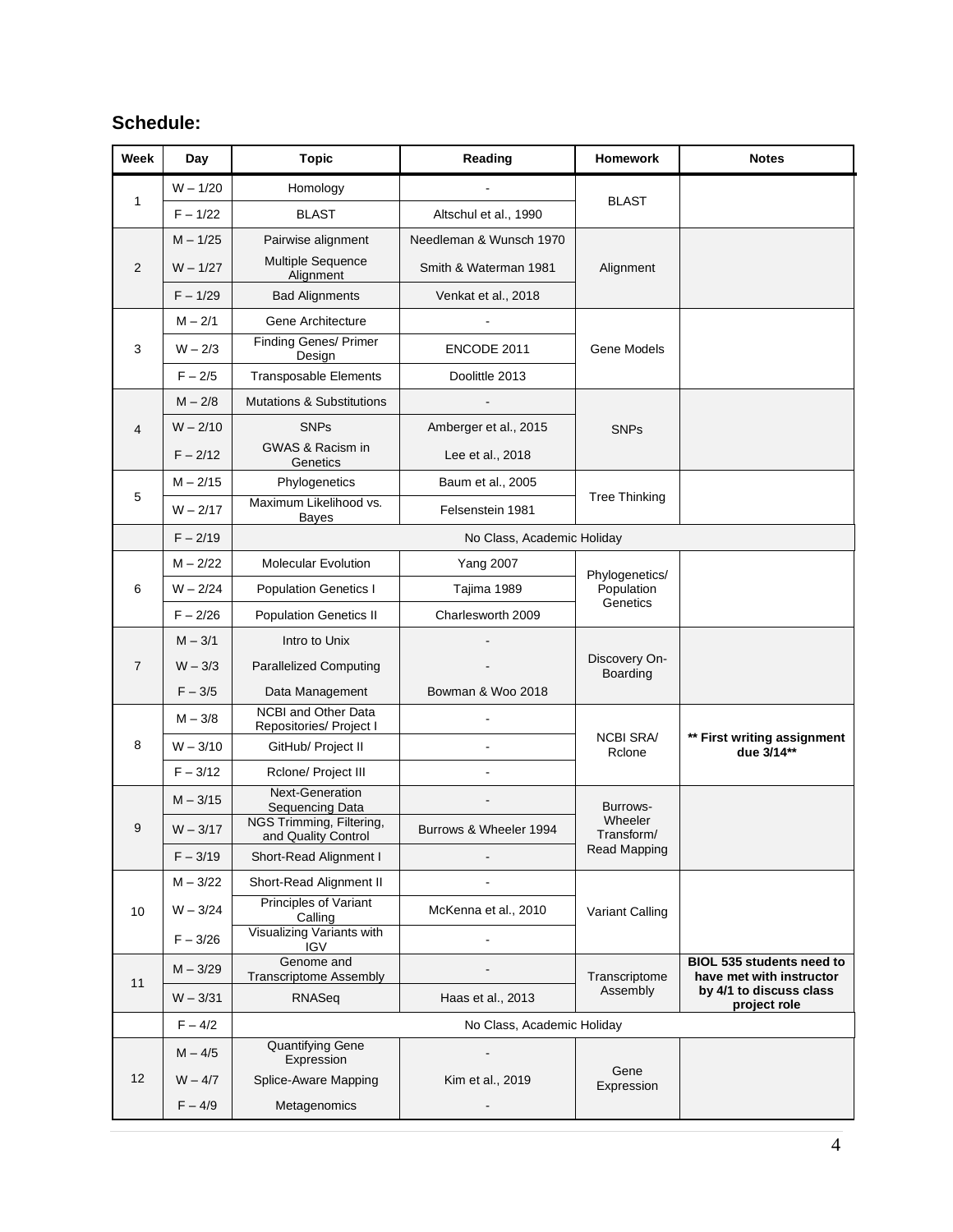| 13                    | $M - 4/12$ | Introduction to PacBio and<br>Nanopore Sequencing |                     | Long Reads/<br>Structural<br>Variants |                                                                                 |  |
|-----------------------|------------|---------------------------------------------------|---------------------|---------------------------------------|---------------------------------------------------------------------------------|--|
|                       | $W - 4/14$ | <b>Structural Variant</b><br>Detection            |                     |                                       |                                                                                 |  |
|                       | $F - 4/16$ | Finding Genes: A<br>Reappraisal                   | Sharon et al., 2013 |                                       |                                                                                 |  |
|                       | $M - 4/19$ | <b>Population Structure</b>                       |                     | <b>GWAS</b>                           | <b>BIOL 435 submit</b><br>outline/first draft of 2nd<br>writing assignment by 5 |  |
| 14                    | $W - 4/21$ | GWAS II - Doing It Right                          | Coop 2019           |                                       | <b>PM 4/23</b><br><b>BIOL 535 submit</b>                                        |  |
|                       | $F - 4/23$ | <b>Proteomics</b>                                 |                     |                                       | methods/data files by 5<br><b>PM 4/23</b>                                       |  |
| 15                    | $M - 4/26$ | HMMs/Machine<br>Learning/Al                       |                     | Al/Machine<br>Learning                |                                                                                 |  |
|                       | $W - 4/28$ | <b>Class Project</b><br>Presentations             |                     |                                       | <b>BIOL 535 Presentations</b>                                                   |  |
|                       | $F - 4/30$ | <b>Class Project</b><br>Presentations             |                     |                                       |                                                                                 |  |
| <b>Finals</b><br>Week | $F - 5/7$  | ** Second Writing Assignment due 5:00 PM 5/7**    |                     |                                       |                                                                                 |  |

## **Policies on attendance, late assignments, and missed in-class discussion:**

This semester presents unique challenges as a result of COVID-19. As such absences, late assignments, and missed discussion will be handled on a case-by-case basis, but communication with the Instructor is required. Students are expected to do their best to attend classes, participate in group discussions, and turn in homeworks and writing assignments on time. For the most up-to-date information on COVID-19, visit the NMT COVID-19 page at https://www.nmt.edu/covid19/.

## **Academic Honesty**:

New Mexico Tech's Academic Honesty Policy for undergraduate and graduate students is found in the student handbook, which can be found at:

https://www.nmt.edu/studentlife/dos/NMT%20Student%20Handbook%202019-20.pdf. You are responsible for knowing, understanding, and following this policy.

### **Reasonable Accommodations:**

New Mexico Tech is committed to protecting the rights of individuals with disabilities. Qualified individuals who require reasonable accommodations are invited to make their needs known to the Office for Disability Services (ODS) as soon as possible. To schedule an appointment, please call 835-6209, or email disability@nmt.edu.

## **Counseling Services:**

New Mexico Tech offers individual and couples counseling, safety assessments, crisis intervention and consultations through The Counseling Center. These confidential services are provided free of charge by licensed professionals. For more information, please call 835-6619, email [counseling@nmt.edu](mailto:counseling@nmt.edu) or complete an Intake Form on our website at [https://www.nmt.edu/cds/.](https://www.nmt.edu/cds/) All services are provided via phone or Zoom during the Covid-19 pandemic.

## **Respect Statement:**